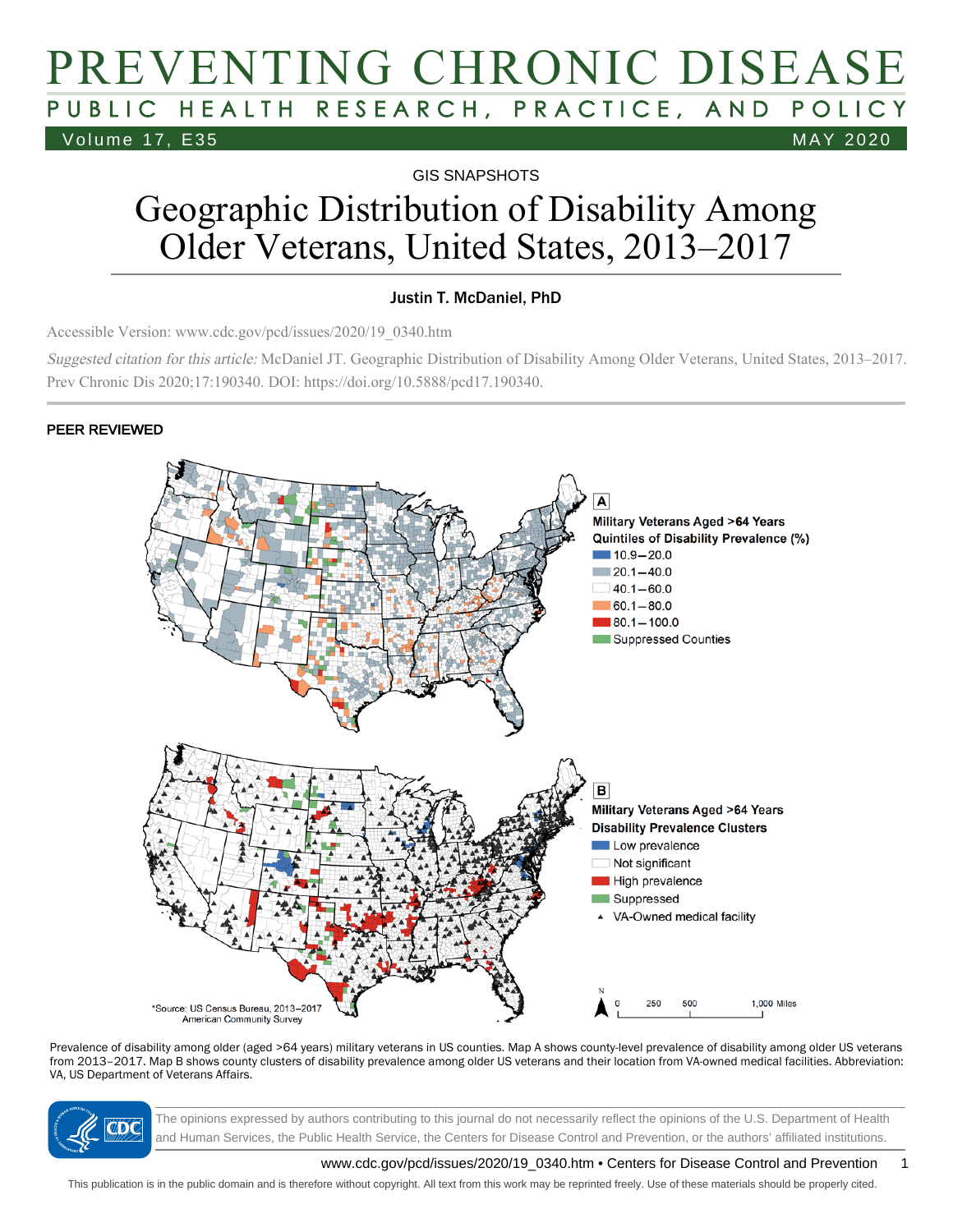#### Background

Disability is a risk factor for chronic disease, including coronary heart disease, cancer, diabetes, obesity, and hypertension (1). Disability prevalence is higher nationally among older (ie, aged >64 y) military veterans (41.4%) than older civilians (36.2%) (2). Because of deployments during military service and exposure to war, veterans are more likely to be wounded and disabled than nonveteran civilians and thus more likely to report a disability, especially in older age (3). Although the overall veteran population is projected to decline by 2024, the percentage of older US veterans is projected to increase from 48.6% to 51.5% between 2014 and 2024 (4). Older veterans are more likely to obtain health care services via the US Department of Veterans Affairs (VA). Because VA hospitals and clinics are sparsely distributed throughout the United States, older veterans' access to care is limited. An analysis of the geographic distribution of older disabled veterans could improve targeting health care services not only for disability rehabilitation but also for chronic disease prevention and management.

### Data Sources and Map Logistics

I obtained the shapefile for this study from the Integrated Public Use Microdata Series' National Historic Geographic Information System (5). I retrieved disability data for each county in the contiguous United States ( $n = 3,108$  counties) from the US Census Bureau's 2013–2017 American Community Survey (6). Countylevel prevalence of disability among all veterans aged >64 years was calculated by using the number of disabled veterans aged >64 years ( $N = 3,607,992$ ) as the numerator and number of veterans aged  $>64$  years (N = 9,013,808) as the denominator. Respondents who reported a hearing, vision, cognitive, ambulatory, independent living, or self-care disability were considered disabled (7).

I used ArcGIS version 10.5.1 (Esri) to create 1) a county-level map showing quintiles of disability prevalence among older veterans and 2) a map showing clusters of counties with high and low disability prevalence. Although none of the US Census Bureau's county-level counts of disabled veterans were suppressed upon retrieval, I suppressed counties ( $n = 42$  counties) that had fewer than 16 older disabled veterans to ensure the stability of rates and subject confidentiality (8). Getis and Ord's (9) local Gi\* was used to identify spatial clusters; neighbors were defined by contiguity of county edges. I used a false discovery rate correction in the analysis to control for multiple testing. I calculated 99% confidence intervals (CIs) for resultant  $z$  scores from the Gi $*$  analysis to determine spatial clusters. The final layer of this map contains locations of VA-owned medical facilities, which may exclude some leased or contracted community-based outpatient clinics (10).

## Highlights

The national disability prevalence rate for older veterans in the United States from 2013–2017 was 40.0% (99% CI, 40.0%–40.1%). Portions of 28 contiguous states (ie, Alabama, Arkansas, Colorado, Florida, Georgia, Idaho, Illinois, Indiana, Kansas, Kentucky, Louisiana, Mississippi, Missouri, Montana, Nebraska, New Mexico, North Carolina, North Dakota, Oklahoma, Oregon, South Dakota, Tennessee, Texas, Utah, Virginia, Washington, West Virginia, and Wyoming) contained counties with a disability prevalence of 60% or more; 41,476 older veterans resided in these 160 counties, representing 1.2% of all disabled older veterans. Twenty-two (13.3%) of the 165 counties with clusters of high disability prevalence contained a VA-owned medical facility; 18 (35.3%) of the 51 counties with clusters of low disability prevalence contained a VA-owned medical facility.

#### Action

In this article, I mapped US Census Bureau data to determine areas of high and low disability prevalence among older US veterans and found that a low percentage of counties with high disability prevalence contained a VA-owned medical facility. This finding provides evidence that health care providers positioned to be responsive to the needs of older military veterans should develop and implement geographically targeted interventions for disability rehabilitation and, possibly, chronic disease prevention or management.

This is the first study to map nationally representative data pertaining to disability among individuals aged >64 years who have served in the US Armed Forces. Two limitations of this study were the exclusion of 42 counties because of unstable rates of disability prevalence and the lack of distinction between types of disability (eg, hearing, vision, cognitive, ambulatory, self-care, or independent living) reported by a particular veteran. Future research should consider more granular levels of analysis (ie, the use of Census tract data), estimate the prevalence of certain disability types (eg, low vision disability prevalence), and determine community-level risk factors (eg, rurality, poverty prevalence) for disability prevalence among older US veterans.

## Author Information

Corresponding Author: Justin T. McDaniel, PhD, Assistant Professor of Public Health, School of Human Sciences, Southern Illinois University, 475 Clocktower Dr, Mailcode 4632, Carbondale, IL 62901. Telephone: 618-453-1832. Email: jtmcd@siu.edu.

The opinions expressed by authors contributing to this journal do not necessarily reflect the opinions of the U.S. Department of Health and Human Services, the Public Health Service, the Centers for Disease Control and Prevention, or the authors' affiliated institutions.